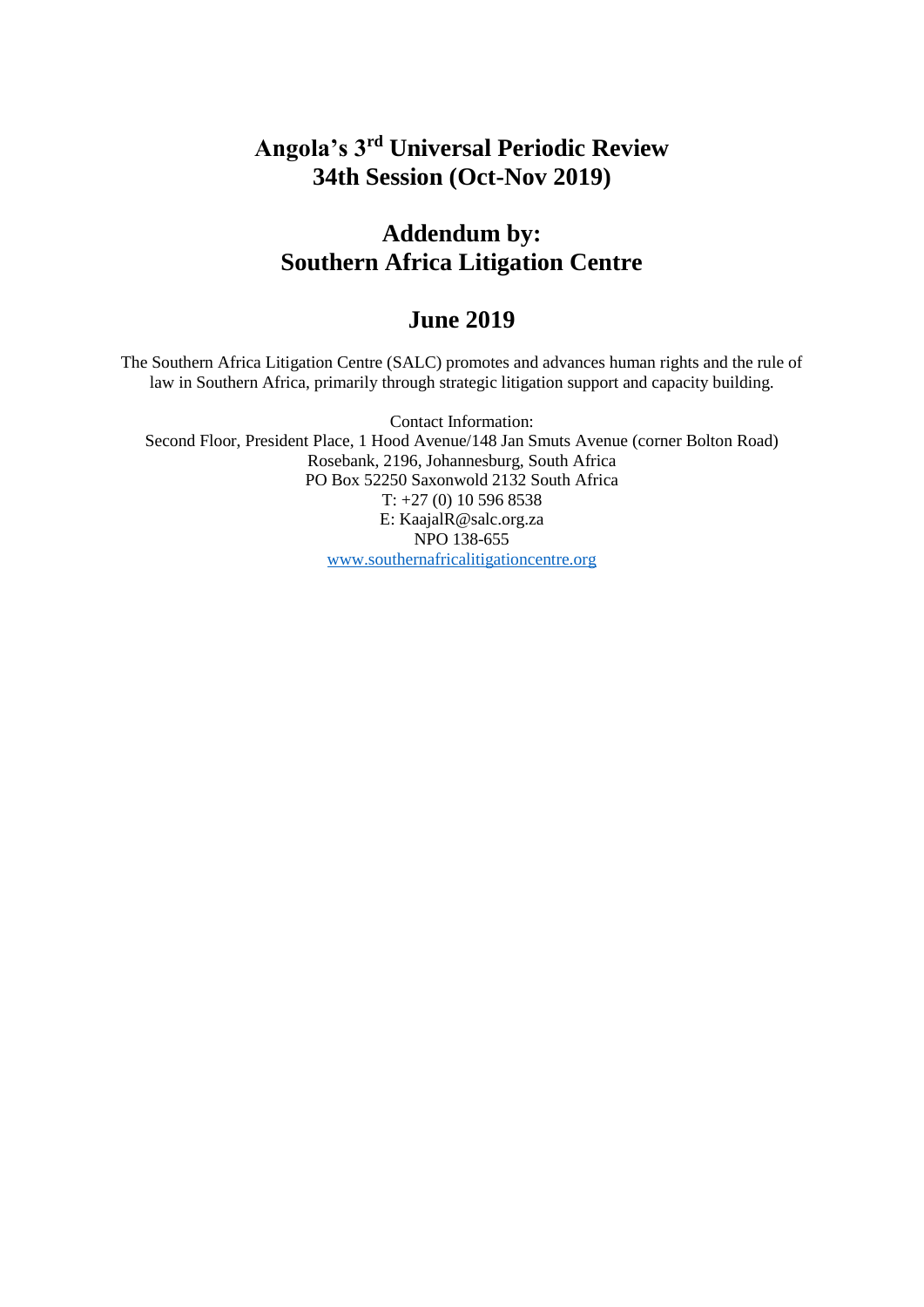In March 2019, the Southern Africa Litigation Centre made a submission for Angola's 3<sup>rd</sup> UPR. At the time, SALC requested an opportunity to make supplementary submissions once Angola's new Penal Code becomes available. These are our submissions in relation to the new Penal Code, which highlights both the positive and concerning aspects of the Penal Code.

#### **Addendum in Response to the New Penal Code**

- 1. On 23 January 2019, Angola passed a new Penal Code. According to Angolan law, the Penal Code is not released to the public until a 90-day waiting period has passed. In early June, SALC obtained a copy of the new Penal Code.
- 2. Article 2(3) of the Penal Code stipulates that where persons were sentenced for a crime that no longer exists, the execution and effects of the sentence must cease immediately. This places a requirement on the State to conduct an inventory of those persons sentenced to imprisonment for offences which are not in the current Penal Code, and to process their release.

### **Freedom of Expression**

1

- 3. Article 216 of the new Penal Code retains the offence of criminal defamation. The offence is punishable with fines or a custodial sentence of up to a year.
- 4. The criminal defamation offence in Article 216 is slightly more circumscribed than in other jurisdictions:
	- a. It requires that the criminal defamation was directed at and received by a third party.
	- b. The sentence is aggravated where such defamation is formulated based on race, color, ethnicity, place of birth, sex, sexual orientation, illness or physical or mental disability, belief or religion, political or ideological beliefs, social condition or origin or any other cause of discrimination in respect of a person or group of persons.
	- c. The defenses to this charge include public interest, truth and good faith.
	- d. Defenses are not applicable where the defamation relates to a person's privacy and private life.
- 5. Some jurisdictions in Africa have concluded that the offence of criminal defamation is disproportionate in its limitation of freedom of expression because of the chilling effect of the offence, the existence of a civil remedy, and the severe impact of imprisonment. This position was taken by the Zimbabwe Constitutional Court,<sup>1</sup> by the African Court on Human and Peoples' Rights,<sup>2</sup> by the Kenya High Court<sup>3</sup> and by the Lesotho Constitutional Court.<sup>4</sup> The African Commission on Human and Peoples' Rights has issued a resolution calling for the repeal of criminal defamation laws and insult laws.

<sup>&</sup>lt;sup>1</sup> Madanhire and Another v Attorney General CCZ 2/2014, [2014] ZWCC 2.

<sup>2</sup> *Lohé Issa Konaté v The Republic of Burkina Faso,* (2014) App 004 of 2013.

<sup>3</sup> *Okuta and Another v Attorney General and Others*, Petition No. 397 of 2016 [2017] eKLR.

<sup>4</sup> *Basildon Peta v Minister of Law, Constitutional Affairs and Human Rights and Others* (CC 11/2016) [2018] LSHC 3.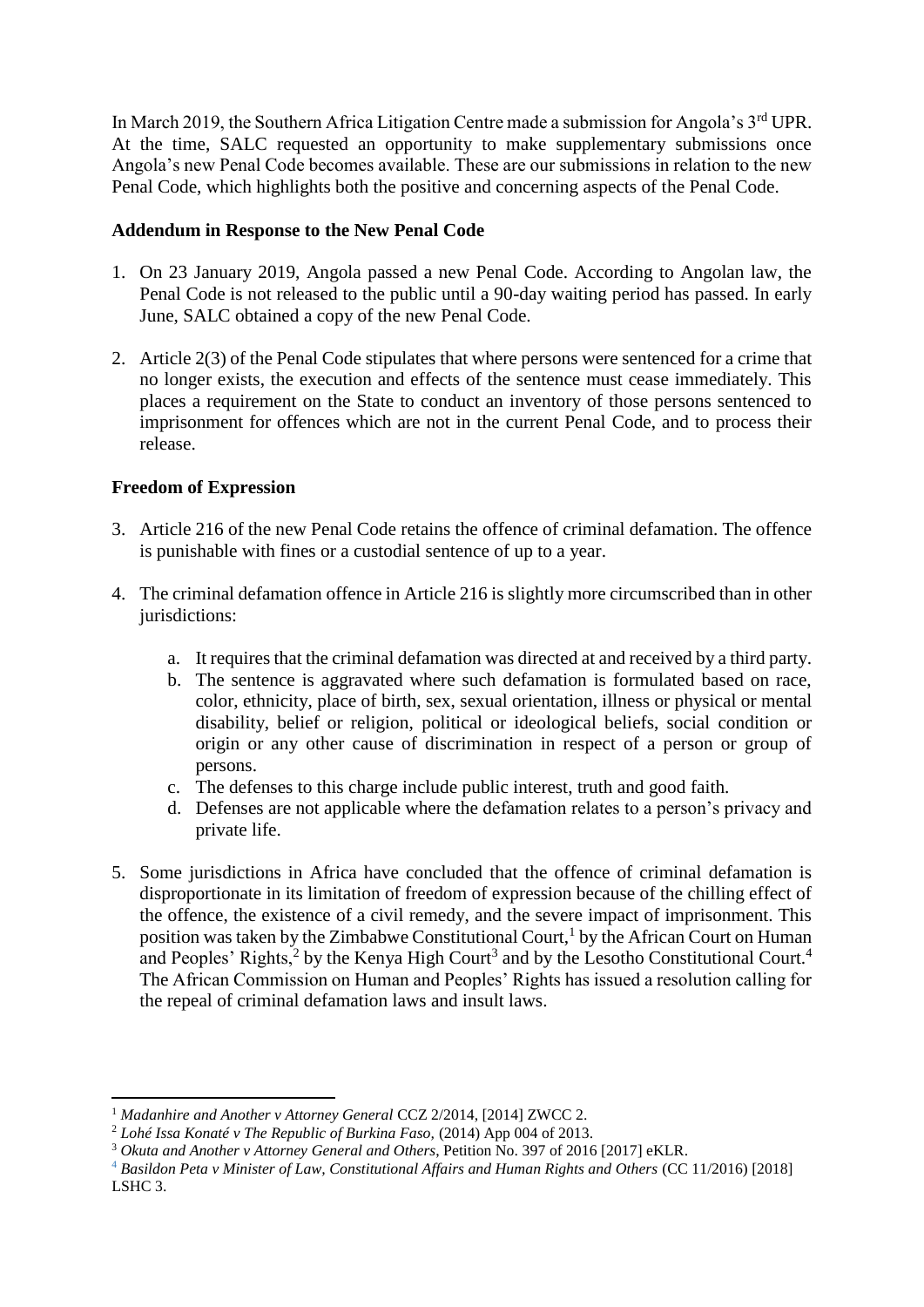- 6. The offences of slander and criminal defamation are similar in nature and the same concerns relating to the impact of the offence of criminal defamation mentioned above applies to slander.
	- a. Article 217 retains the criminal offence of slander. The offence is publishable with fines or a custodial sentence of up to two years. However, the offence does not have the same defenses applicable to criminal defamation.
	- b. Article 218 raises the penalties for slander and criminal defamation for those acts which occur through wider publication. According to Article 218(2), the highest penalties are subjected to those who are convicted of criminal defamation or slander which is disseminated through "information systems", which definition includes the internet.
	- c. Article 219 criminalizes the slander of the memory of a deceased person.
- 7. The above offences may be waived by the court if the offence was caused by unlawful or reprehensible conduct of the victim (Article 221).
- 8. Articles 328 and 329 prohibit insulting or defaming the honor of foreign States or their symbols or leaders. These offences will only be prosecuted when there is a complaint by a foreign government (Article 330).
- 9. Article 335 makes it an offence to cause outrage or insult to the State, its symbols or its organs. This includes causing insult to the President of Angola. The offence is punishable with fines or a custodial sentence of up to three years. The offence of defamation of the President does not contain the explicit defences that exist in the offence of criminal defamation. The offence is broader in application than that of criminal defamation and does not fit in a democracy where a President is elected and as a public officer should be willing to face criticism. Public figures ought to be required to tolerate a greater degree of criticism. The sanction is further so severe as to inhibit freedom of expression. It is a great concern that the offence extends to the State, its symbols or organs, as has a chilling effect of freedom of expression.
- 10. Article 226(1)(e) codifies the offence of the intentional publication of false news. The offence is punishable with fines or a custodial sentence of up to six months.
- 11. Article 226(1)(d) prohibits the dissemination of information obtained by fraudulent means, but does not provide a defense of public interest, truth and good faith.
- 12. Our March submission refers to the arrest of Rafael Marques in June 2017 and three Angolan students in August 2018. They were all charged with defamation of the president, a charge which remains under the new Penal Code. Angola should remove custodial sentences for the crimes of criminal defamation, slander, sedition, publication of false news, and insult to the State or the President. Furthermore, Angola should repeal these sections from the Penal Code altogether, as criminal liability for these offences risk curtailing the right to freedom of expression as protected under international law and the constitution of Angola. Similar provisions are also contained in the Press Law and were not repealed by the new Penal Code.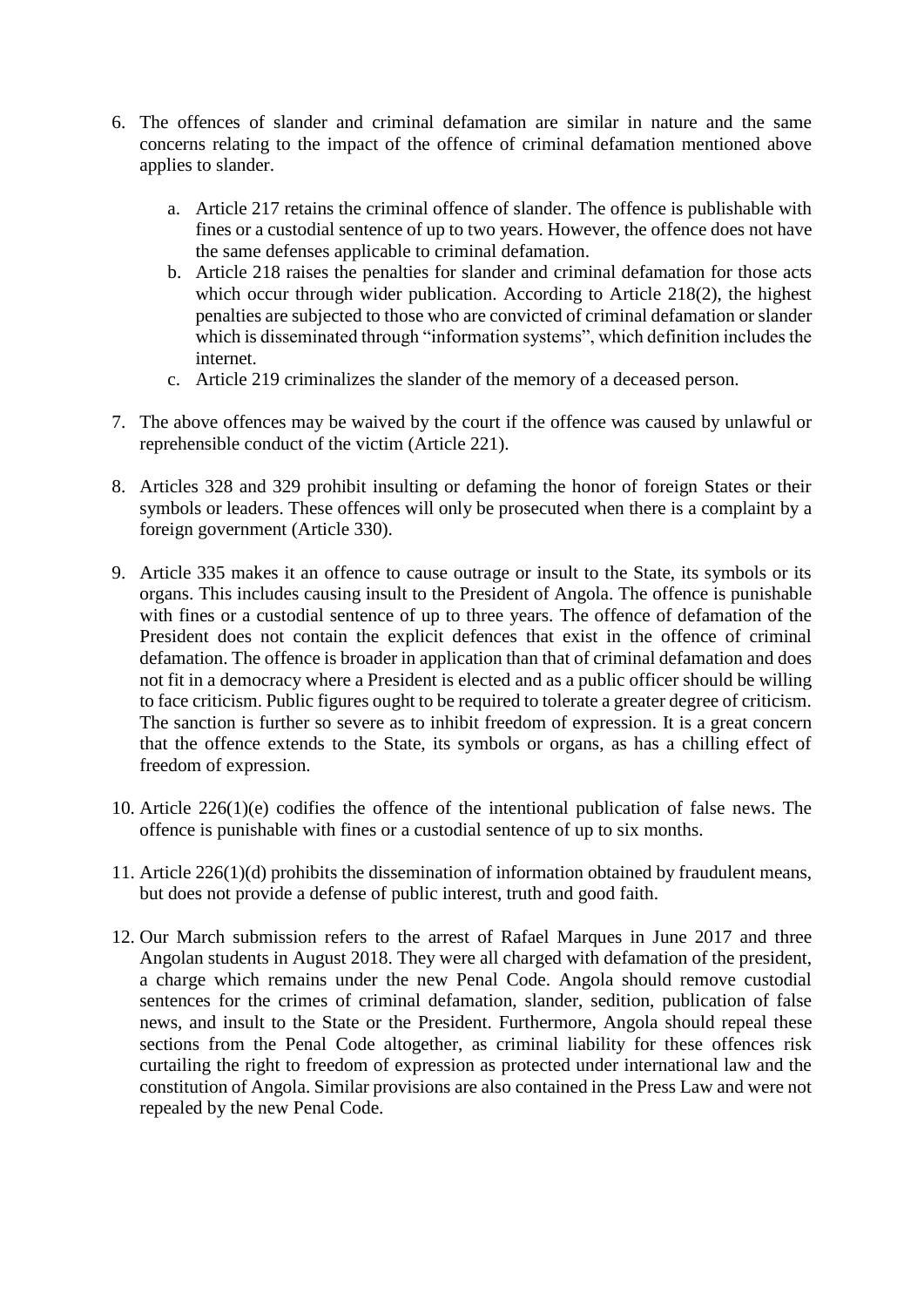- 13. We would like to draw attention to the 2012 Resolution of the United Nations Human Rights Council,<sup>5</sup> which affirms that "the same rights that people have offline must also be protected online, in particular freedom of expression, which is applicable regardless of frontiers and through any media of one's choice". The heightened penalties for commission of sedition and criminal defamation offences on "electronic information systems" creates a cooling effect for the exercise of freedom of expression online. The ability of Angolans to exercise their rights online should be the same as their ability to exercise their rights in the public square. The Angolan government should take steps to encourage access to the internet, and regulate it in the same way as other spaces where people express opinions and ideas.
- 14. We welcome the provisions aimed at protecting the media. Article 228 prohibits the disruption of the media. Article 443 prohibits the interruption of electronic communication systems or computer systems.

### **15. Recommendations**

- a. Remove the custodial sentence for the offence of criminal defamation or repeal the offence.
- b. Repeal criminal slander offences.
- c. Remove criminal liability for the spread of false news.
- d. Repeal the offence of insulting the foreign States, the Angola State or the president.
- e. Remove heightened liability for offences committed online.

### **Torture**

- 16. Article 372 of the Penal Code prohibits torture, cruel, inhuman or degrading treatment, carried out by person law enforcement and criminal justice personnel. It imposes a penalty of 1 to 6 years, unless another Penal Code provision imposes a more severe penalty for the person's actions.
- 17. Article 374 provides that persons superior to those who carried out the torture or cruel treatment, can be held criminally liable where they failed to denounce such actions once they became aware of it, and in instances where they expressly or tacitly allowed the practice by a subordinate, in which case they are liable to an aggravated sentence.
- 18. The Penal Code criminalizes crimes against humanity, and genocide, and has gone further to criminalize "other crimes against humanity", and "other war crimes" under international law, thus ensuring that these provisions are not cast in stone and incorporates developments in international law (Articles 386 and 390).

### **Child Justice**

19. The Penal Code includes some important provisions on child justice. The effectiveness of these provisions would depend on their implementation and subsidiary legislation.

The promotion, protection and enjoyment of human rights on the Internet" HRC/RES/20/8 (2012).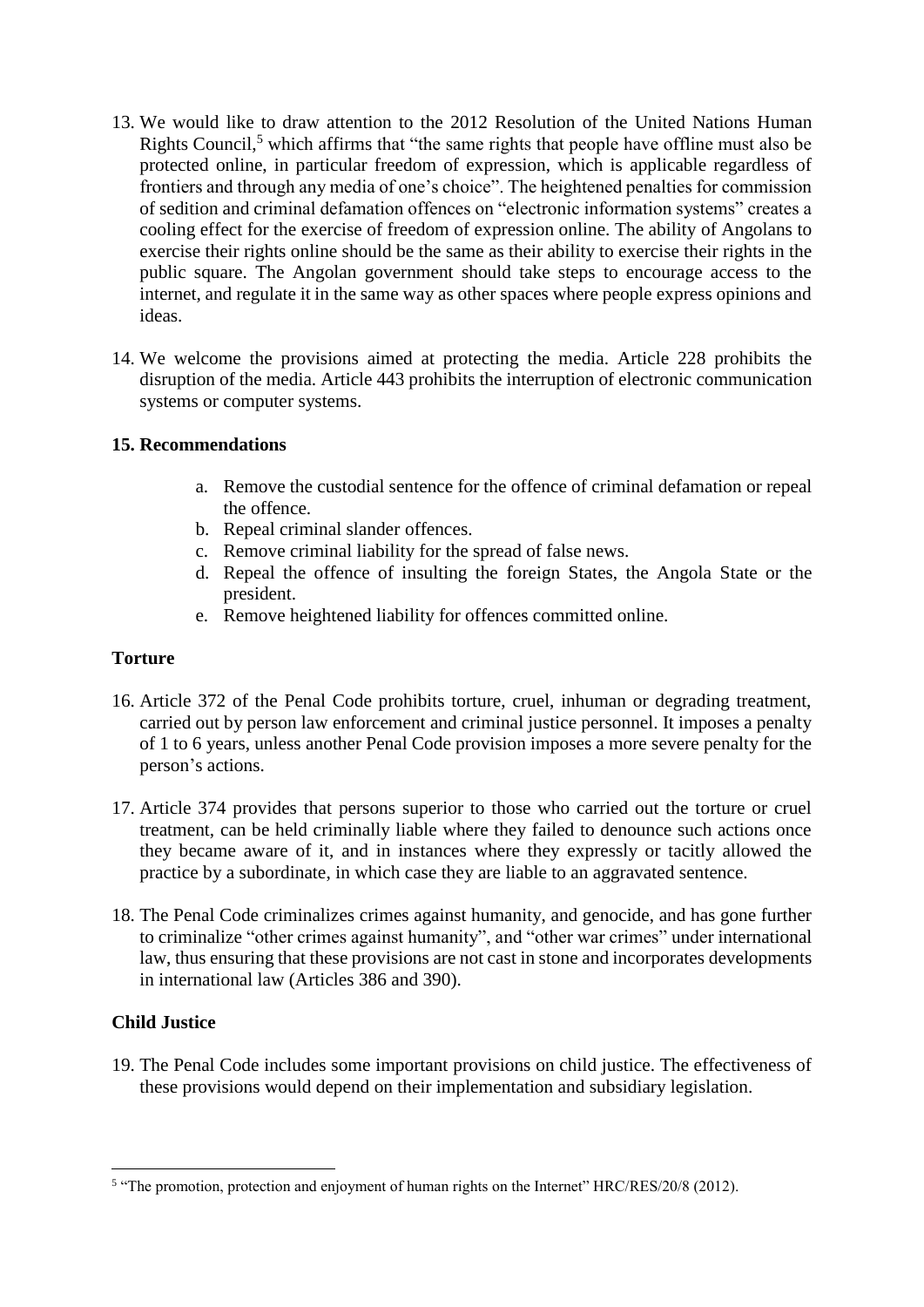20. Article 17 of the Penal Code provides for reduced sentencing in the case of minors and that their sentences be served in facilities for child offenders aimed at recovery, education and training. The provision prohibits the incarceration of children with adults.

## **Criminal Justice**

- 21. The Penal Code provisions relating to detention and sentencing of offenders are welcomed for their endeavors to create a more just criminal justice system:
	- a. Article 40(2) states that the execution of the prison sentence should be directed towards reintegration of the prisoner into society.
	- b. Article 40(4) emphasizes that convicted persons who are deprived their liberty still retain their fundamental rights.
	- c. Article 44(2) states that a prison sentence may never exceed 35 years, even in the case of recidivism.
	- d. Article 45(1) states that where a sentence is to less than 6 months' imprisonment, it must be substituted with a fine unless imprisonment is required to prevent commission of future crimes.
	- e. Article 56 provides that where a sentence is for less than 1 year, it can be replaced with community service, provided that the length of work may not exceed those of a normal working day.
	- f. Article 58 provides that judicial admonition can be a sufficient sentence.
	- g. Article 71 provides that it is an aggravating factor in sentencing, where the crime was committed in circumstances of discrimination; through an abuse of power; against a child, older person or pregnant woman or against person experiencing misfortune.
	- h. The Penal Code does not criminalize acts related to begging or vagrancy, except where the begging is coerced.
- 22. The Penal Code contains some provisions which could be abused. For example:
	- a. Article 87 provides that a person who committed a crime whilst under the influence of alcohol can face an extended sentence if the person is a repeat offender or the extension of sentence is necessary to assist the convicted person from recovering from alcoholism. Whilst such an approach might sound practical, it is a punitive response to a problem which is better addressed through psycho-social support interventions.
	- b. Article 101-106 allows for the detention of persons with mental and psychosocial disabilities who committed a wrongful act, and where it is feared that they might commit similar acts. Whilst there are provisions of judicial oversight, our experience is that persons so incarcerated do become lost in the system and are not always treated with the care they require.

### **Abuse of Power and Corruption**

23. Several provisions in the Penal Code seeks to address corrupt and abuse behavior by public officials or persons in a position of authority: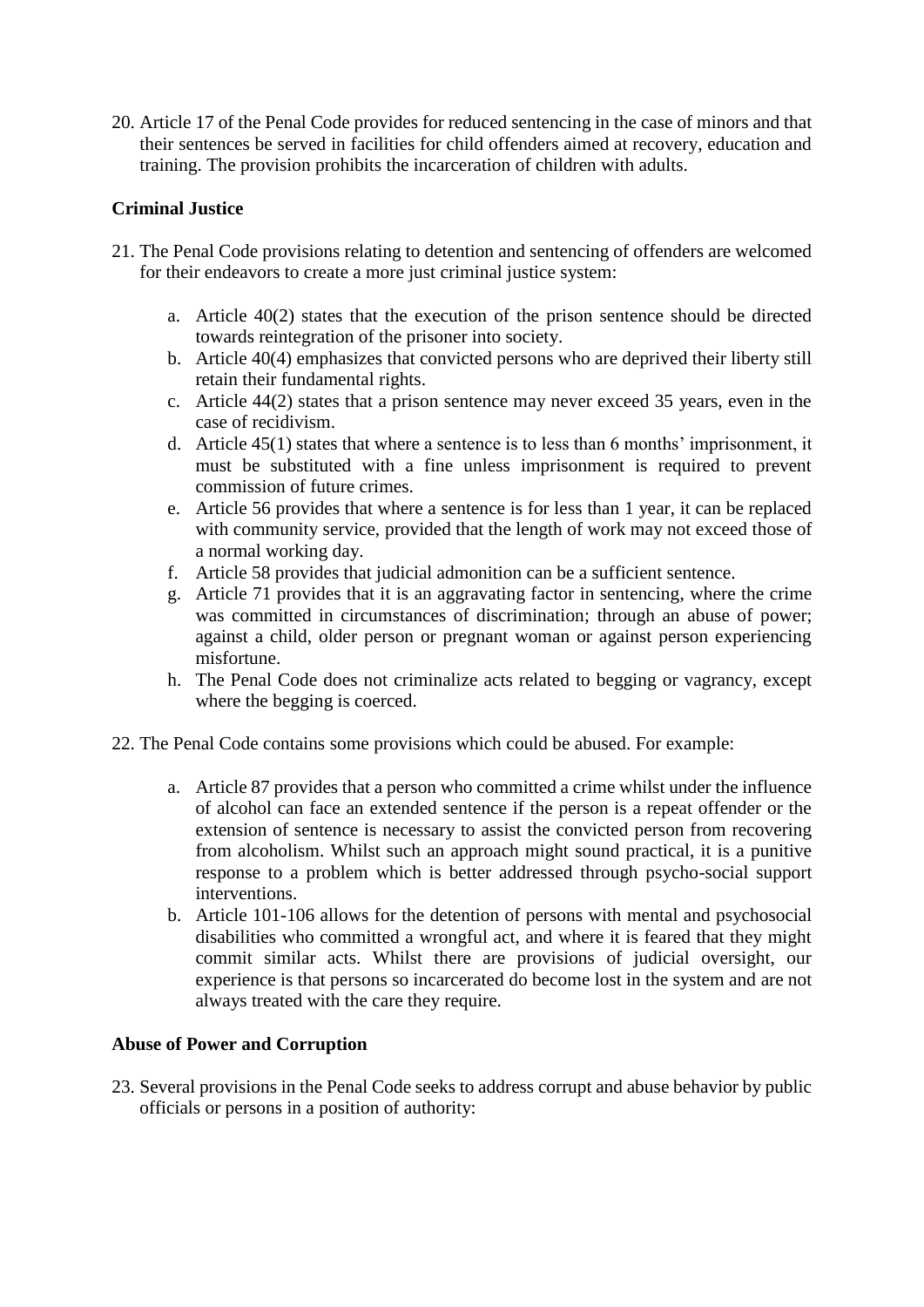- a. Article 64 provides that a holder of public office who is convicted of a crime will also be prevented from occupying a public office when the crime was committed through serious abuse of power.
- b. Article 375 criminalizes the processing of a person through the criminal justice system knowing that such person is innocent.
- c. Article 376 specifically criminalizes the act of abusing power inherent in a person's position with the intention of obtaining a benefit or causing harm to another person.
- 24. A more problematic provision is Article 110, which prevents a person from exercising a profession, trade or industry, for a specific period, even in instances where that person was acquitted.
- 25. Article 350 criminalizes the refusal or delay by a prosecutor, magistrate or judge to administer justice. This provision is helpful to ensure improvements in the criminal justice system, however it could be used to deter strikes by prosecutors, magistrates or judges in legitimate instances.

#### **Non-discrimination**

- 26. The Penal Code introduces several measures aimed at fostering a culture of nondiscrimination. We indicate in bold those grounds of discrimination which are particularly unique:
	- a. Article 71 provides that discrimination in the conduct of a crime is an aggravating factor in sentencing: The grounds of discrimination are inclusive and include race, color, ethnicity, place of birth, sex, **sexual orientation**, disease or physical or mental disability, belief or religion, political or ideological beliefs, social status or origin or **any other form of discrimination**.
	- b. Article 172 criminalizes threats against persons' physical integrity, liberty, sexual self-determination or property. Sentence is aggravated where the threats were directed at a person because of their race, color, ethnicity, place of birth, sex, **sexual orientation**, illness or disability, belief or religion, political or ideological beliefs, status or social origin or **any other form of discrimination**.
	- c. Articles 210 and 211 might also be of assistance to groups who face discrimination. These sections criminalize the failure to provide aid or health care where a person's life is in danger.
	- d. Article 214 specifically criminalizes discrimination in the workplace because of race, color, ethnicity, place of birth, sex, **sexual orientation**, illness, physical or psychological disability, belief or religion, political or ideological beliefs, social status or origin or **any other form of discrimination**.
	- e. Article 382 prohibits the incitement to discrimination and hatred against a person or group of persons because of race, color, ethnicity, place of birth, sex, **sexual orientation**, illness, physical or psychological disability, belief or religion, political or ideological beliefs, social origin or **any other cause**.
	- f. Article 384 includes under crimes against humanity, the persecution on political, ideological, racial, ethnic, social, cultural or national grounds, gender, religion, **illness or physical or mental disability**, or **sexual orientation**.
- 27. Whilst these provisions are encouraging, criminalization of discriminatory behavior might not be the best way to address it, unless the sentence is carefully considered.